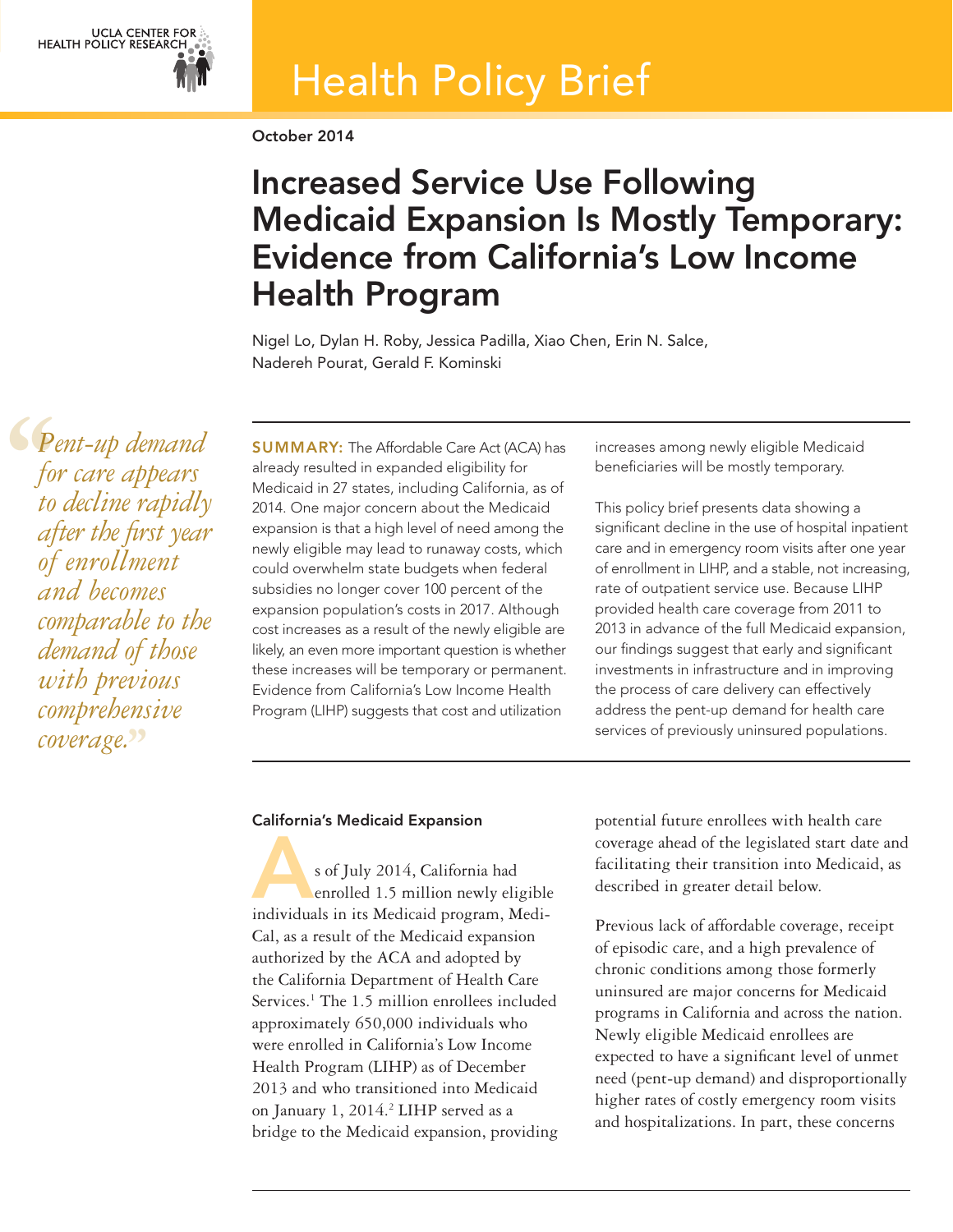$\begin{align} \mathcal{L}_{T} \frac{w}{u} \frac{dt}{dx} \frac{dx}{u} \end{align}$ *The question of whether increased utilization and expenditures among newly enrolled Medicaid beneficiaries is temporary or permanent has important implications for the sustainability of national Medicaid expansion.***''**

appear supported by recently published evidence from the Oregon Health Insurance Experiment that suggests higher expenditures among newly enrolled Medicaid beneficiaries during their first year of enrollment.<sup>3</sup> Those findings have been cited as justification for states not to expand their Medicaid programs. Whether increased utilization following Medicaid expansion will be temporary or permanent cannot be answered by the Oregon experiment, however, because no measures were implemented to manage utilization, and the study was limited in both duration and geographic implementation. The question of whether increased utilization and expenditures among newly enrolled Medicaid beneficiaries is temporary or permanent has important implications for the sustainability of national Medicaid expansion. This policy brief addresses the issue directly, using evidence from California's pre–Medicaid expansion programs.

To assess the issue of both the magnitude and duration of pent-up demand among the newly eligible Medicaid population, we examined enrollment and claims data from two consecutive §1115 Medicaid waiver programs in California—the Health Care Coverage Initiative (HCCI), which ran from September 2007 to October 2010, and LIHP, which ran from July 2011 to December 2013. Both programs were designed to provide health care coverage to low-income uninsured adults (income up to 200 percent of the federal poverty level) who were not eligible for Medi-Cal or other public programs at the time, but who would become eligible for Medi-Cal or subsidies through the Health Benefit Exchange in 2014. The programs were funded and administered by participating counties, which received federal matching funds, relied on networks comprised in part of safety-net providers, had defined benefit packages, and met other requirements.<sup>4,5,6</sup>

The number of participating counties was 10 under HCCI and increased to 53 under LIHP. LIHP, which was authorized after the passage of the ACA, had more enrollees, more varied income eligibility levels, additional benefits, and a larger provider network per county than HCCI. Both programs used county dollars to leverage federal matching funds, doubling the county-level resources available for caring for the uninsured future Medi-Cal and subsidy eligible populations in participating counties.

We examined data from enrollees during the first year of LIHP who would have been eligible for the Medicaid expansion (up to 133 percent of the federal poverty level). We included 8 of the 10 counties (Alameda, Orange, San Diego, San Francisco, San Mateo, Ventura, Contra Costa, and Kern) that participated in both HCCI and LIHP. We focused on these counties because they reported data for two years prior to LIHP enrollment and two years after enrollment. We then divided 182,443 first-year LIHP enrollees in these counties into four distinct groups based on their expected level of pentup demand: (1) 69,095 who had not used county indigent services prior to enrolling in LIHP (highest); (2) 16,596 who had used county indigent services prior to enrolling in LIHP (high); (3) 12,033 who had been enrolled in HCCI but had not used services while in HCCI (low); and 84,709 who had been enrolled in HCCI and had used services while in HCCI (lowest). We compared the rates (per 1,000 enrollees) of outpatient visits, emergency room visits, and hospitalizations for each group. We controlled for utilization differences related to county of residence, demographics, number of specified chronic medical conditions, and length of enrollment, using regression models.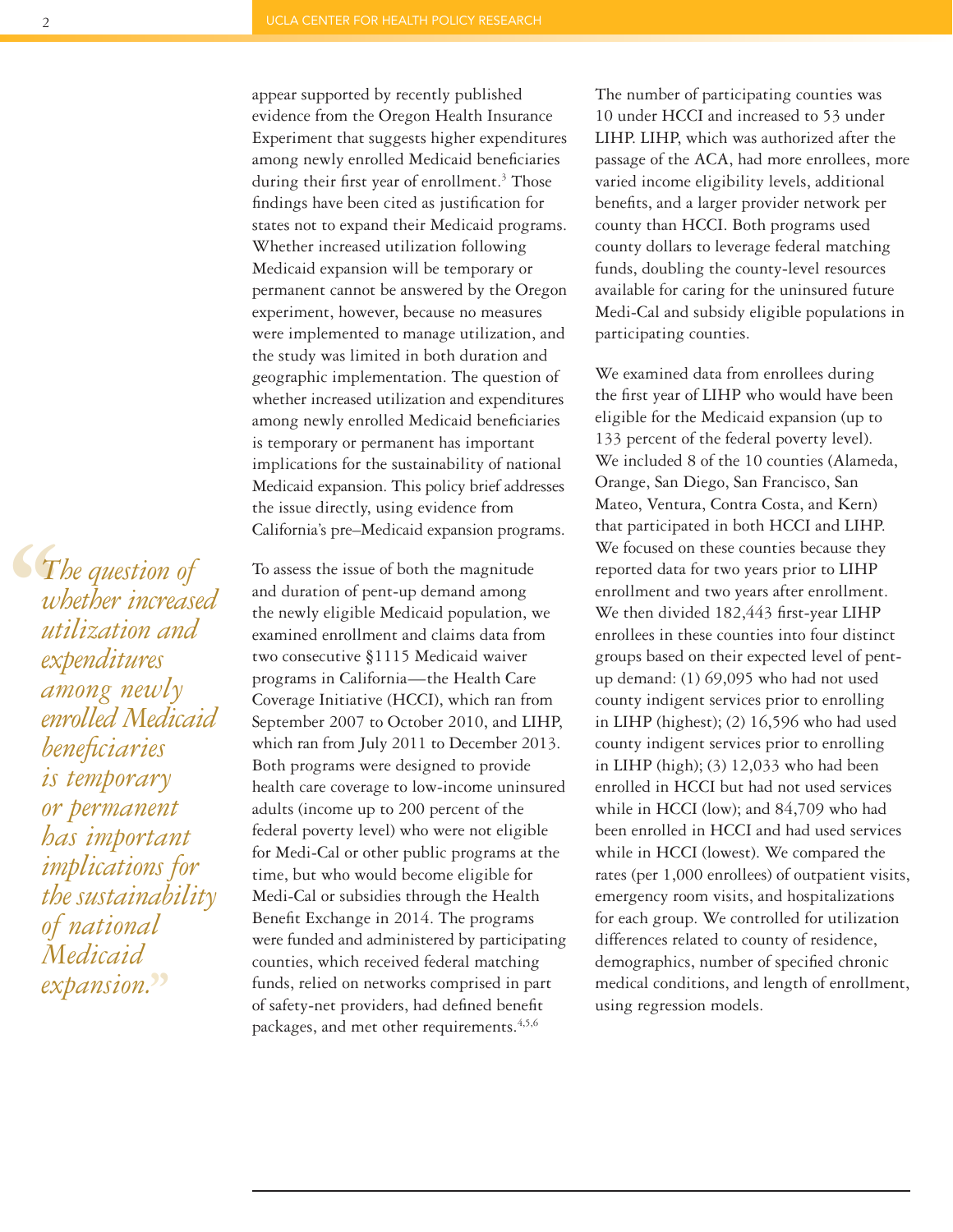

#### Rates of Emergency Room Visits per Quarter per 1,000 LIHP Enrollees, California **Exhibit 1** Exhibit 1

Note: Rates of ER visits are adjusted for county and enrollee characteristics.

# Rates of Emergency Room Visits and Hospitalization Declined Among Those with Highest Pent-up Demand

LIHP enrollees with the highest demand (who had not previously used county services) had 600 emergency room visits per 1,000 enrollees in the first quarter of the program. This rate declined rapidly during the first year of the program and remained relatively constant during the second year of LIHP,

reaching a low of 183 per 1,000 at the end of the second year (Exhibit 1). Those with high demand also showed a significant but smaller decline in the rate of ER visits, from 216 per 1,000 enrollees in the first quarter to 168 per 1,000 enrollees at the end of the second year. The rate of emergency room visits remained low and did not change significantly for those with low or lowest pent-up demand.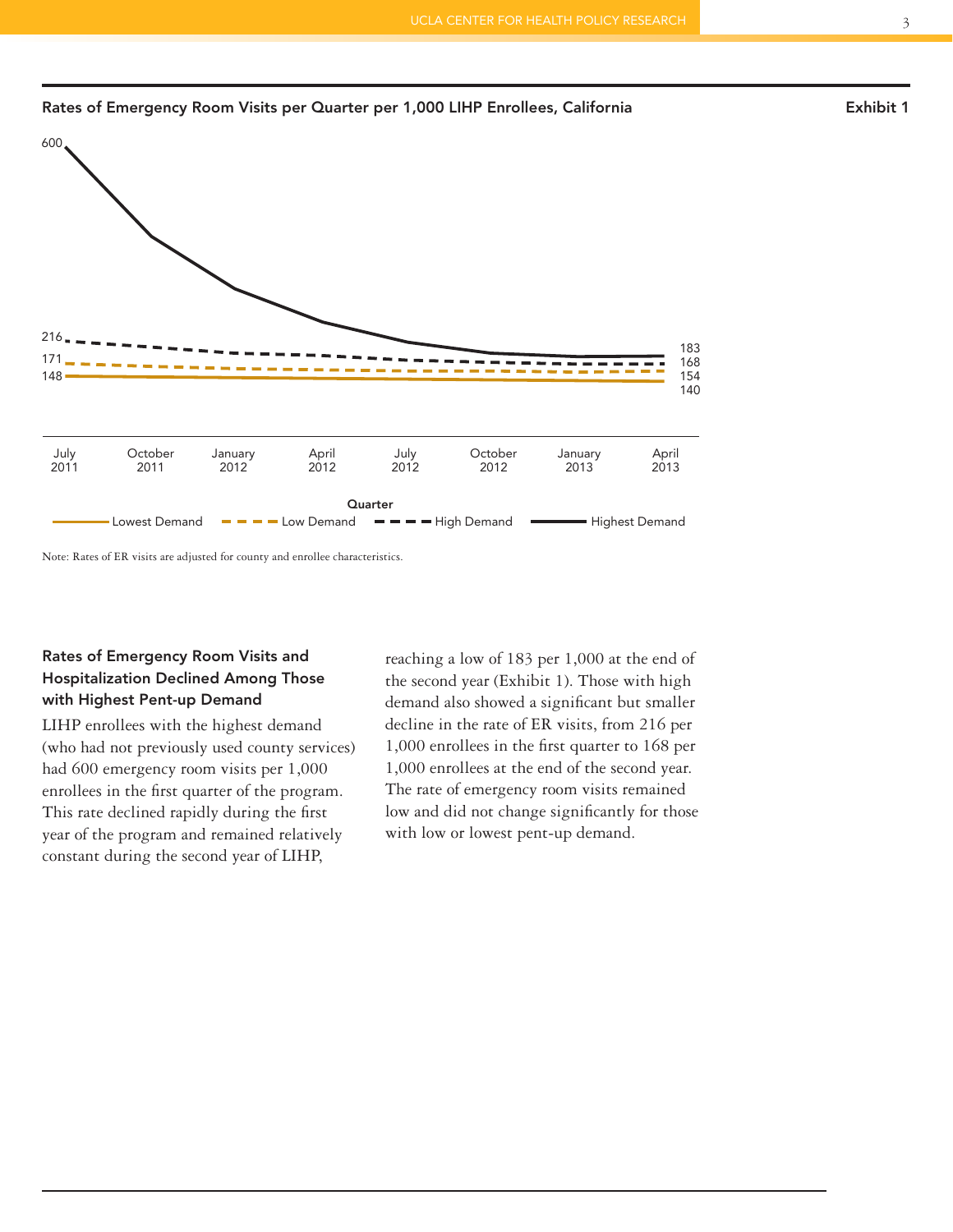

Exhibit 2 Rates of Hospitalization per Quarter per 1,000 LIHP Enrollees, California



Note: Rates of hospitalization are adjusted for county and enrollee characteristics.

Similar to ER use, LIHP enrollees with the highest demand had a significant and rapid decline in hospitalization rates, from 194 to 42, from the first to the last quarter studied (Exhibit 2). A slower but significant decline also occurred among those with high demand, from 63 to 47 hospitalizations per 1,000 enrollees. The hospitalization rates for those with low or lowest pent-up demand remained virtually the same during the first two years of the program.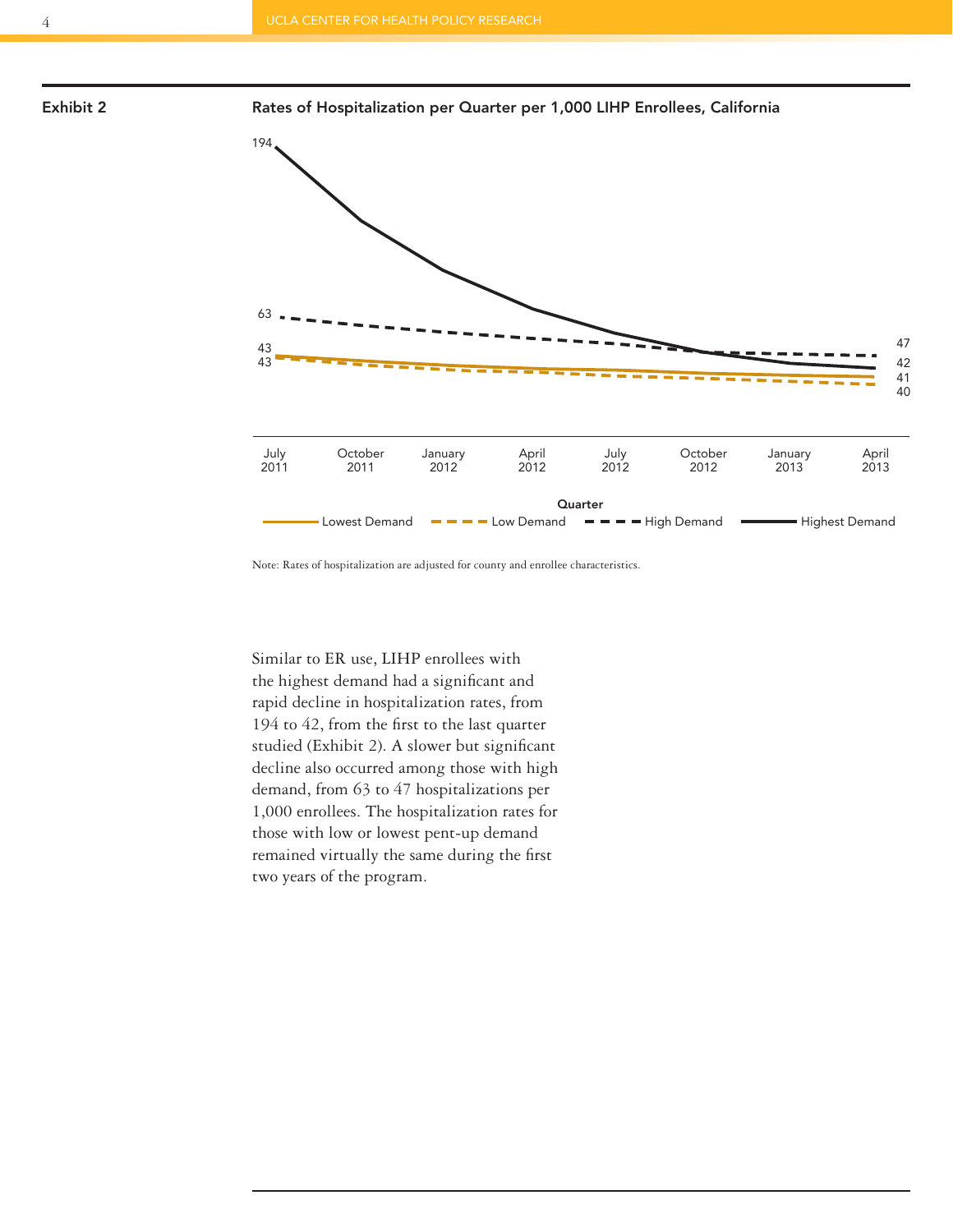

Note: Rates of outpatient visits are adjusted for county and enrollee characteristics.

## Rates of Outpatient Visits Remained Relatively Constant Among All LIHP Enrollees

The rate of outpatient visits by LIHP enrollees with highest demand was 1,636 per 1,000 enrollees in the first quarter, decreasing only slightly to 1,622 by the end of the second program year (Exhibit 3). The trend among enrollees with high demand and those with the lowest pent-up demand was

essentially constant during the two years, and both groups had fewer visits than the group with the highest demand. Those with low pent-up demand (previously enrolled in the HCCI program but had not used services) had a slight increase in visit rates, with 1,326 per 1,000 enrollees in the first quarter and 1,409 by the end of the second year.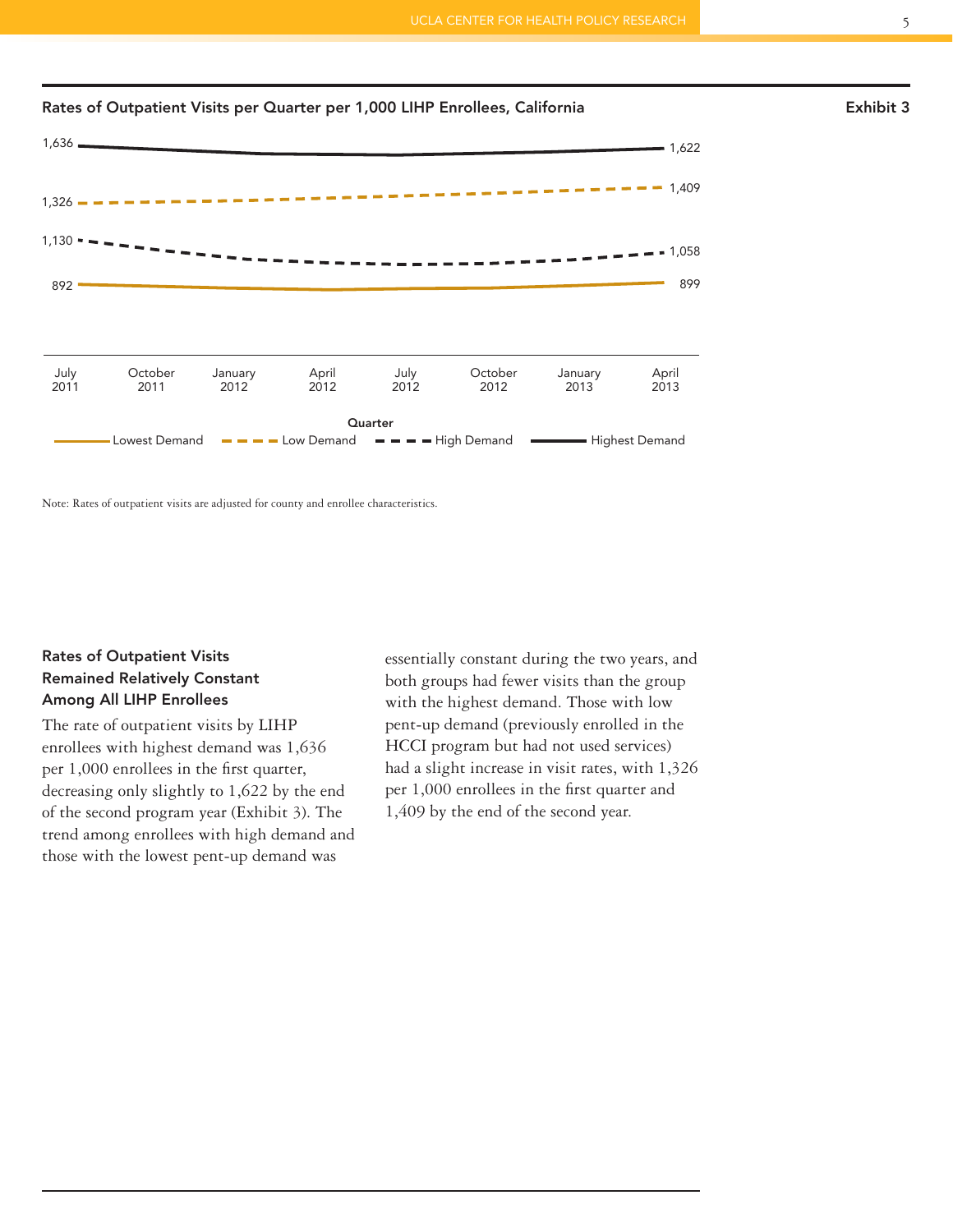**S**<br>  $E_i$ <br>  $\frac{size}{in}$ <br>  $\frac{sin}{in}$ *Early and significant investments in infrastructure and in improving the process of care delivery can effectively address the pent-up demand for health care services of previously uninsured populations.***''**

#### Policy Implications

As of January 1, 2014, 650,000 LIHP enrollees had been transitioned into Medi-Cal in California, accounting for about 34 percent of newly eligible Medi-Cal enrollees in the state. All new Medi-Cal beneficiaries were enrolled in participating managed care plans, but LIHP enrollees were able to retain their primary care providers if those providers participated in the Medi-Cal managed care network(s) available in their county.

The findings reported here have two significant implications for California and the nation. First, although newly eligible Medicaid enrollees have pent-up demand for care, this demand appears to decline rapidly after the first year of enrollment and becomes comparable to the demand of those with previous comprehensive coverage. Second, for populations who were "pre-enrolled" in coverage programs prior to Medicaid expansion in January 2014, much of the pent-up demand for expensive emergency room and hospital care has already been met.

The HCCI and LIHP programs required counties to develop several enhanced care processes that may have been responsible for the decline in emergency room and hospitalization rates reported in this policy brief. These enhanced processes included: (1) mandatory assignment of enrollees to a medical home; (2) care coordination

and teamwork training for primary care providers; (3) health risk assessments to stratify enrollees into varying intensities of disease and case management; (4) improved access to specialty and other services required to prevent deterioration of patients with ambulatory care sensitive conditions; and (5) culturally competent self-care to help diverse populations maintain and improve their health.5,6

Although our results are not directly comparable to those of the Oregon Health Insurance Experiment, $3$  they suggest that the higher costs and utilization among newly enrolled Medicaid beneficiaries is a temporary rather than permanent phenomenon. To the extent that California's experience with the pre-ACA HCCI and LIHP programs is generalizable to other states, policymakers and service providers can expect a reduction in demand for high-cost services after the first year of Medicaid enrollment.

The LIHP program was part of the early implementation of the ACA in California. This early implementation was expected to address the pent-up demand among LIHP enrollees prior to their transition into Medi-Cal, thus reducing the anticipated surge in program expenditures and crowding of emergency rooms. Our findings indicate that these program goals have been achieved.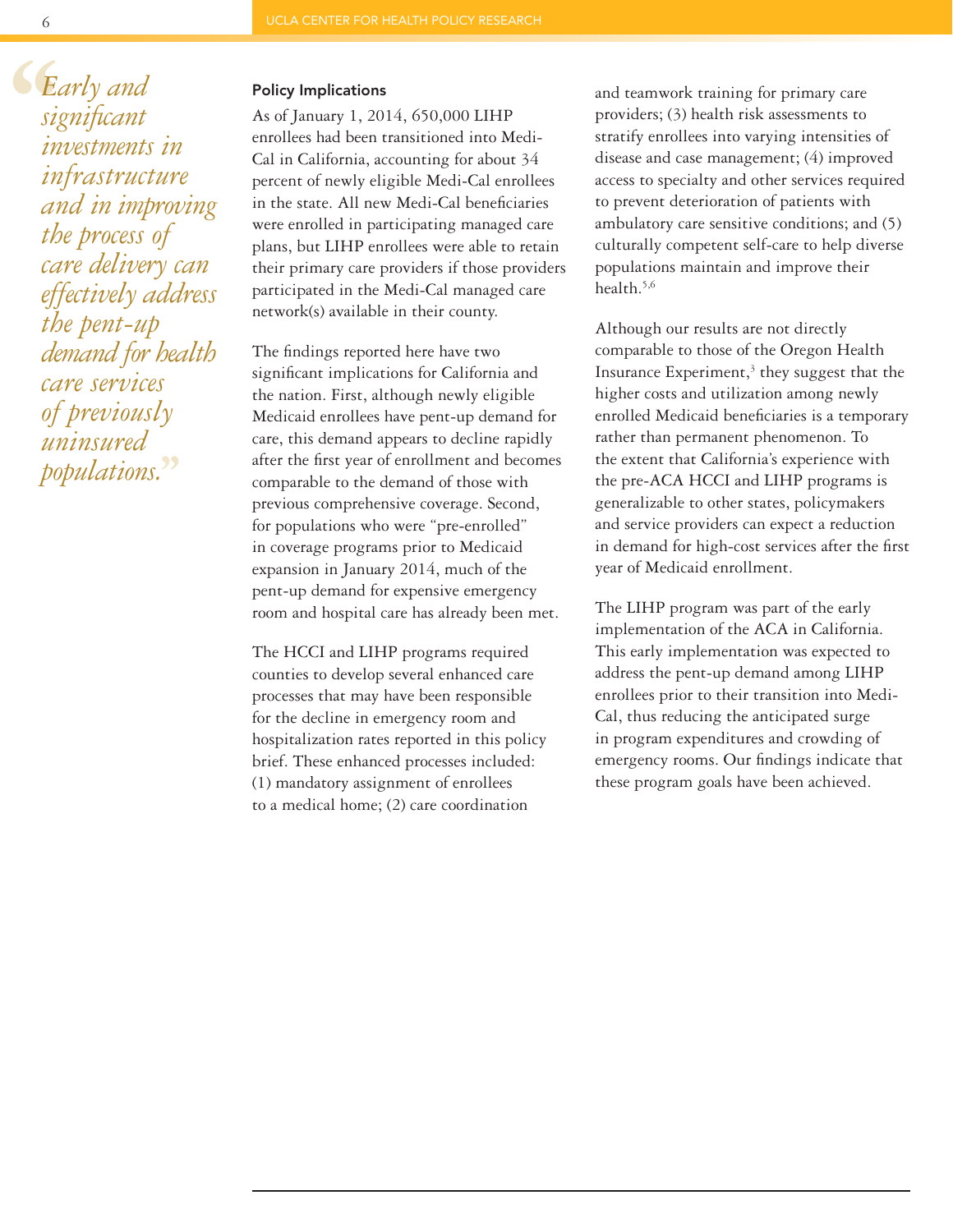#### **Methods**

We used data only for the first two years of LIHP because data for the entire LIHP program were not available at the time of this study. We used evaluation and management visits to assess outpatient care and excluded other services, such as labs and imaging. We excluded Contra Costa and Kern counties from these outpatient visits due to missing procedure codes or other data limitations.

#### Author Information

Nigel Lo, MA, is a research analyst at the UCLA Center for Health Policy Research; Dylan H. Roby, PhD, is director of the Health Economics and Evaluation Research Program at the UCLA Center for Health Policy Research and an assistant professor of health policy and management in the UCLA Fielding School of Public Health; Jessica Padilla, MPP, is a project manager and research associate at the UCLA Center for Health Policy Research; Xiao Chen, PhD, is a senior statistician at the UCLA Center for Health Policy Research; Erin N. Salce, MPH, is a project director and research associate at the UCLA Center for Health Policy Research; Nadereh Pourat, PhD, is the director of research at the UCLA Center for Health Policy Research and a professor of health policy and management in the UCLA Fielding School of Public Health; Gerald F. Kominski, PhD, is the director of the UCLA Center for Health Policy Research and a professor of health policy and management in the UCLA Fielding School of Public Health.

#### Acknowledgments

The authors thank the California Department of Health Care Services (DHCS) and the Blue Shield of California Foundation (BSCF) for their generous funding of the Low Income Health Program Evaluation. Specifically, we thank Jalynne Callori, Bob Baxter, Gloria Petrul, and Allison Sawyer of the DHCS LIHP Division for their support and collaboration. In addition, we thank Brian Hansen and Len Finocchio at DHCS for their work in informing the evaluation design and helping to secure the resources needed for accomplishing the evaluation. We also thank our colleagues Richard Thomason and Rachel Wick at the Blue Shield of California Foundation for their guidance and support. We also acknowledge Steven Wallace at UCLA for his helpful comments on earlier drafts of this work, and the LIHP counties for their hard work in implementing the program and supplying us with the data used in this policy brief.

#### Suggested Citation

Lo N, Roby DH, Padilla J, Chen X, Salce EN, Pourat N, and Kominski GF. *Increased Service Use Following Medicaid Expansion Is Mostly Temporary: Evidence from California's Low Income Health Program*. Los Angeles, CA: UCLA Center for Health Policy Research, 2014.

#### Endnotes

- 1 California Department of Health Care Services
- 2 "Covered California's Historic First Open Enrollment Finishes with Projections Exceeded; Agents, Counselors, Community Organizations and County Workers Credited as Reason for High Enrollment in California," from Covered California. *http://news.coveredca.com/2014/04/ covered-californias-historic-first-open.html*
- 3 Taubman SL, Allen HL, Wright BJ, Baicker K, Finkelstein AN. Medicaid Increases Emergency-Department Use: Evidence from Oregon's Health Insurance Experiment. *Science* 343 (2014): 263-268.
- 4 Kominski GF, Pourat N, Roby DH, Meng YY, Diamant AL, Martinez AE, Davis AC, Chen X, Salce E, Lin WJ, Cabezas L, Hohe N, Milev D. *Final Evaluation of the Health Care Coverage Initiative in California*. Los Angeles, CA: UCLA Center for Health Policy Research, January 2014.
- 5 Pourat N, Roby DH, Cabezas L, Hadler MW, Salce E, Hilberman D, Kominski GF. *Safety Net Delivery System Redesign: Innovations in the Low Income Health Program (LIHP)*. Los Angeles, CA: UCLA Center for Health Policy Research, November 2013.
- 6 Pourat N, Davis A, Salce E, Hilberman D, Roby D, Kominski G. In Ten California Counties, Notable Progress in System Integration Within the Safety Net, Although Challenges Remain. *Health Affairs* 31(8) (2012):1717-1727.